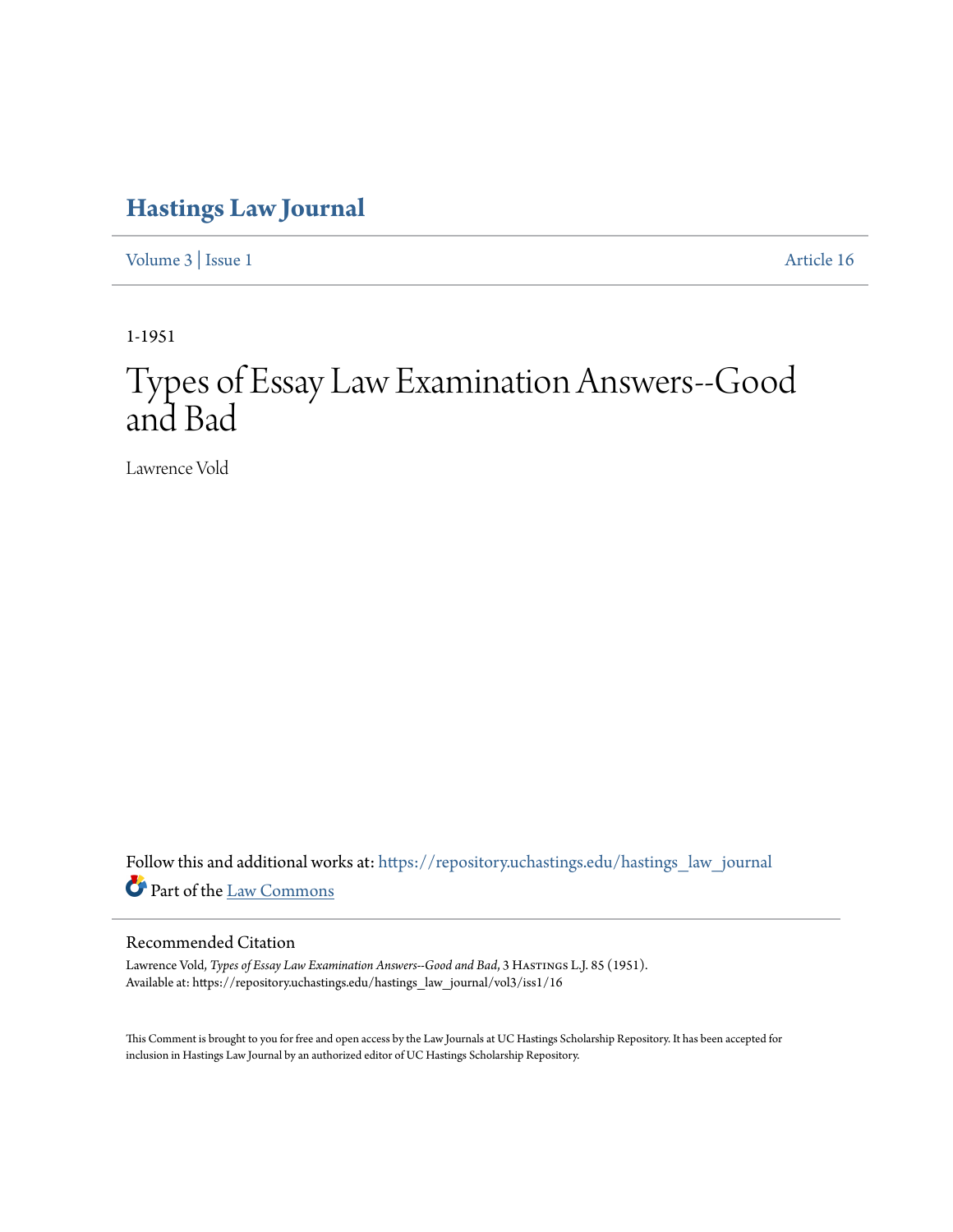#### **TYPES OF ESSAY LAW EXAMINATION ANSWERS-GOOD AND BAD**

#### *By* **LAWRENCE** VoLD

*Professor of Law, University of California, Hastings College of Law, San Francisco, California*

#### *1. A Brief Description of Five Basic Types of Essay Law Examination Answers*

According to my observation, based on long experience in reading answers to law examination questions of the essay type, such answers may often be broadly classified into five basic types. These may be enumerated as follows: (1) the "key sentence" type; (2) the fact omission type; **(3)** the law omission type; (4) the mere conclusion type, and (5) the irrelevant collateral theme type.

The first of these basic types, the "key sentence" type of answer, has been sufficiently described in the **1950** edition of my pamphlet entitled, "Suggestions on Studying Law and Writing Law Examinations," which is distributed gratis by the West Publishing Company. It is illustrated there by an example set out at pages **27-29.** As I view this matter, good law examination answers tend largely to follow the key sentence type. Where answers of this type show both accuracy and completeness both as to the given facts and as to the applicable law such answers are likely to be rated as excellent.

The second of these basic types, the fact omission type of answer, in effect sets forth the writer's discourse on what he regards as the available law, and asserts that therefore the defendant is liable, or that he is not liable. The law being asserted as being thus and so, the defendant's liability, or his non-liability, is asserted to follow. In the answer itself, however, little or no indication is given of how or why the given facts fulfill, or fail to fulfill, the requisites for liability under the rules of law set forth. The conclusion thus asserted may or may not in the instance be correct The basic flaw in such an answer is that the conclusion announced is a mere *non sequitur.* It does not follow from what is shown in the answer given. Such an answer to a law examination question obviously is not a good answer. The writer of such an answer may be serious in his efforts but he is misguided in his choice of examination technique.

The third of these basic types, the law omission type of answer, in effect sets forth the writer's view of the facts given and asserts that therefore the defendant is liable, or that he is not liable. The facts being regarded as amounting to this or that, the defendant's liability, or nonliability, is said to follow. In the answer itself, however, no indication is shown of just what the rules of law are under which liability is claimed, or how or why the facts in question fulfill, or fail to **fulfill,** the legal requisites for liability under those rules of law. The qonclusion thus asserted may or may not in the instance be correct. The basic flaw in such an answer, as in answers of type (2) mentioned above, is that the conclusion announced is a mere *non sequitur.* It does not follow from what is shown in the answer given. Such an answer to a law examination question obviously is not a good answer. The writer of such an answer, too, may be serious in his efforts but he is misguided in his choice of examination technique.

The fourth of these basic types, the mere conclusion type of answer, in effect combines in one answer the basic flaws of both type (2) and type (3). In effect, this mere conclusion type of answer asserts that since the facts given fulfill, or fail to fulfill, the requisites for liability, the defendant is liable, or is not liable. The answer itself, however, does not set forth either what are the requisites for liability or what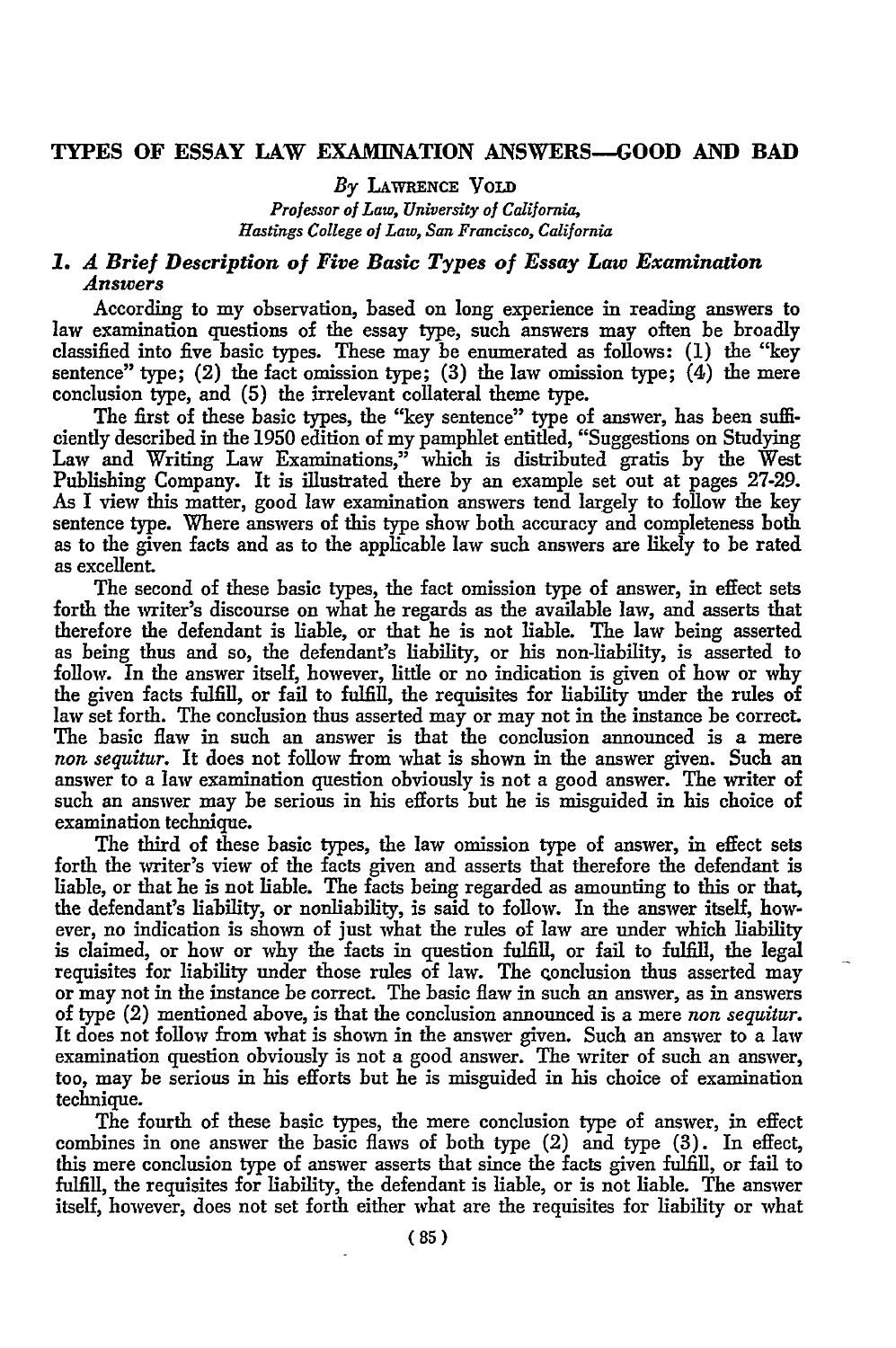details of the facts are relied upon as fulfilling, or as failing to fulfill, those requisites. Such an answer, since it is a mere assertion of the writer's conclusion without indication of how it is to be supported either on the facts or on the law, obviously is entitled to little or no credit. For all that such an answer actually reveals, it may be mere guessing both as to the facts and as to the law.

Occasionally a fifth type of answer may be noticed, the answer of the irrelevant collateral theme type. Now and then some law student in setting forth his answer to the problem given gives little or no attention to the matters involved in the actual problem given. Instead he sets forth his views, correct or incorrect as the case may be, on some unrelated outside matter having little or no appreciable bearing upon the actual problem given. For the occasion, obviously, such answers, like answers of the mere conclusion type, are entitled to little or no credit.

#### *2. The "Key Sentence" Type, Illustrated*

According to my judgment in such matters, the first of these types, the "key sentence" type of answer, is usually likely to be the most effective. This I believe to be true not only in ordinary law school examinations but also in ordinary bar examinations. I believe this is equally true of the "key sentence" type of presentation before juries, courts, and other tribunals.

A question and answer worked out in detail on the "key sentence" pattern is submitted by way of illustration at pages 27-29 of the 1950 edition of my pamphlet entitled "Suggestions on Studying Law and Writing Law Examinations." As indicated there, at page 27, this form of answer is deliberately framed to give the reasons whereby to inform the court on all three phases of the "Key Sentence Job," namely: (1) why the facts given fulfill, or fail to fulfill, the requisites for liability under the rule of law regarded as applicable; (2) why the writer's view of the facts is correct rather than the view taken by his adversary; and (3) why it is correct to select the rule of law invoked by the writer rather than the rule of law invoked by his adversary as controlling in application to the given combination of facts.

Scrutiny of the answer which is set out at pages 28-29 of the beforementioned pamphlet readily discloses that this form of answer involves specific statements in the answer itself not only as to what are the applicable rules of law but also as to why the facts given fulfill, or fail to fulfill, the requisites for liability involved in that applicable law. As already mentioned, where both accuracy and completeness are shown, as to both these basic aspects, the given facts and the applicable law, such answers of the "key sentence" type are likely to be rated as excellent.

#### *3. The Fact Omission Type, Illustrated*

How much less effective the law examination answer becomes when the fact omission type of answer is substituted for the key sentence type can be readily illustrated by taking this same answer, at pages 28-29 in the beforementioned pamphlet and setting forth therefrom only the law statements therein. That answer, according to the fact omission type, then would read about as follows:

"Answer.

**"A** is not liable for slander, **but** can be held liable for libel.

"Four narrow types of slander, spoken defamation, are actionable without special damage. One type imputes crimes which involve a high degree of moral turpitude or subject the offender to infamous punishment, crimes which the present moral sense of the community strongly condemns. Another type covers imputations of certain loathsome diseases, such as leprosy, the plague and venereal disease. A third type imputes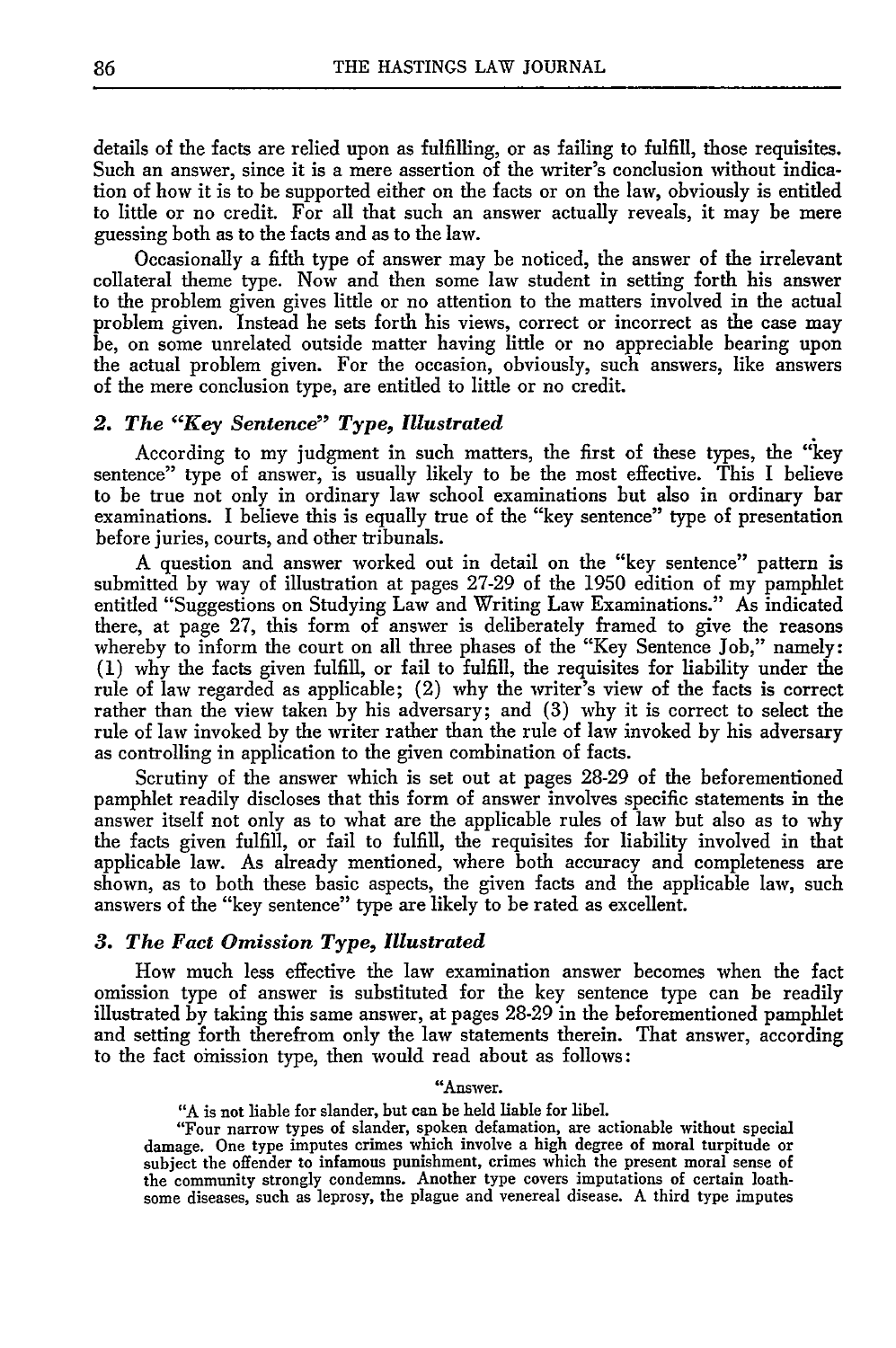unchastity to a woman. A fourth type impeaches the person's fitness for carrying on his trade, business, profession or office.

"Written or printed defamation, actionable as libel without special damage, covers not only what would be slander if spoken but also a wide range of imputations exposing the sufferer to ridicule or contempt on the part of a considerable and respectable portion of the community.

"Libel was originally distinguished from slander, and its wider liability imposed because of the greater damage supposed to be involved in the wider circulation and the greater permanence of the written word.

"Conduct which conveys defamatory impressions is at common law treated as libel, not as slander.

"The radio station's transmission of the defamatory utterances is libel, not slander. "Where each contributes to a tort both are liable."

Even if it be granted that the foregoing statements of law are correctly set forth, such abstract statements alone do not in themselves constitute a satisfactory answer to a legal problem. Such a mere recital of the available rules of law leaves unsolved how and why the facts given in the instance fulfill, or fail to fulfill, the applicable requisites for liability. Even though the writer of such an answer may have thought about that aspect of the problem, such an answer neither sets out the steps of the actual solution nor indicates by what reasons that solution is to be justified. Such an answer leaves some of the most vital matters to mere implication, or even to mere guessing. By itself such an answer, though seriously set forth and even though substantially correct as far as it goes, cannot be rated as a good answer to the actual problem given. **.** Surprising as it may seem, though examination directions call for the key sentence

type of answer, a very substantial number of the answers actually set forth in many examination books turn out on analysis to be answers of the fact omission type. The writers of such answers apparently have been concerned principally with revealing their familiarity with the various rules of law. They apparently have overlooked the job of setting forth the steps in the process of working out the solution to the problem given by showing how and why the facts given fulfill, or fail to fulfill, the requisites for liability.

#### *4. The Law Omission Type, Illustrated*

Equally defective, but in the reverse direction, is the law omission type of answer. The writers of such answers proceed to discussion of the facts given, but with little or no direct statement of what rules of law are applicable thereto and why.

Taking, as before, the same answer at pages 28-29 of the beforementioned pamphlet, and presenting merely the portions discussing the given facts, that answer would then read about as follows:

"Answer.

"A is not liable for slander, but can be held liable for libel."

"The facts do not come within the rules for slander. A statement of former drunkenness, uttered in the broadcast, which the person does not continue to practice, does not come within the rules for slander.

"The imputation of being a former drunkard tends to expose the party to contempt. Since it was heard by members of the Reverend Jones' own church it was reasonably understood as applying to him. If published in a newspaper such an imputation could be actionable as libel.

"Defamatory broadcasts reach many more people and can do much greater harm than any earlier known form of defamation. Moreover, the physical process of broadcasting **by** the radio station operator is a form of conduct rather than words. **By** the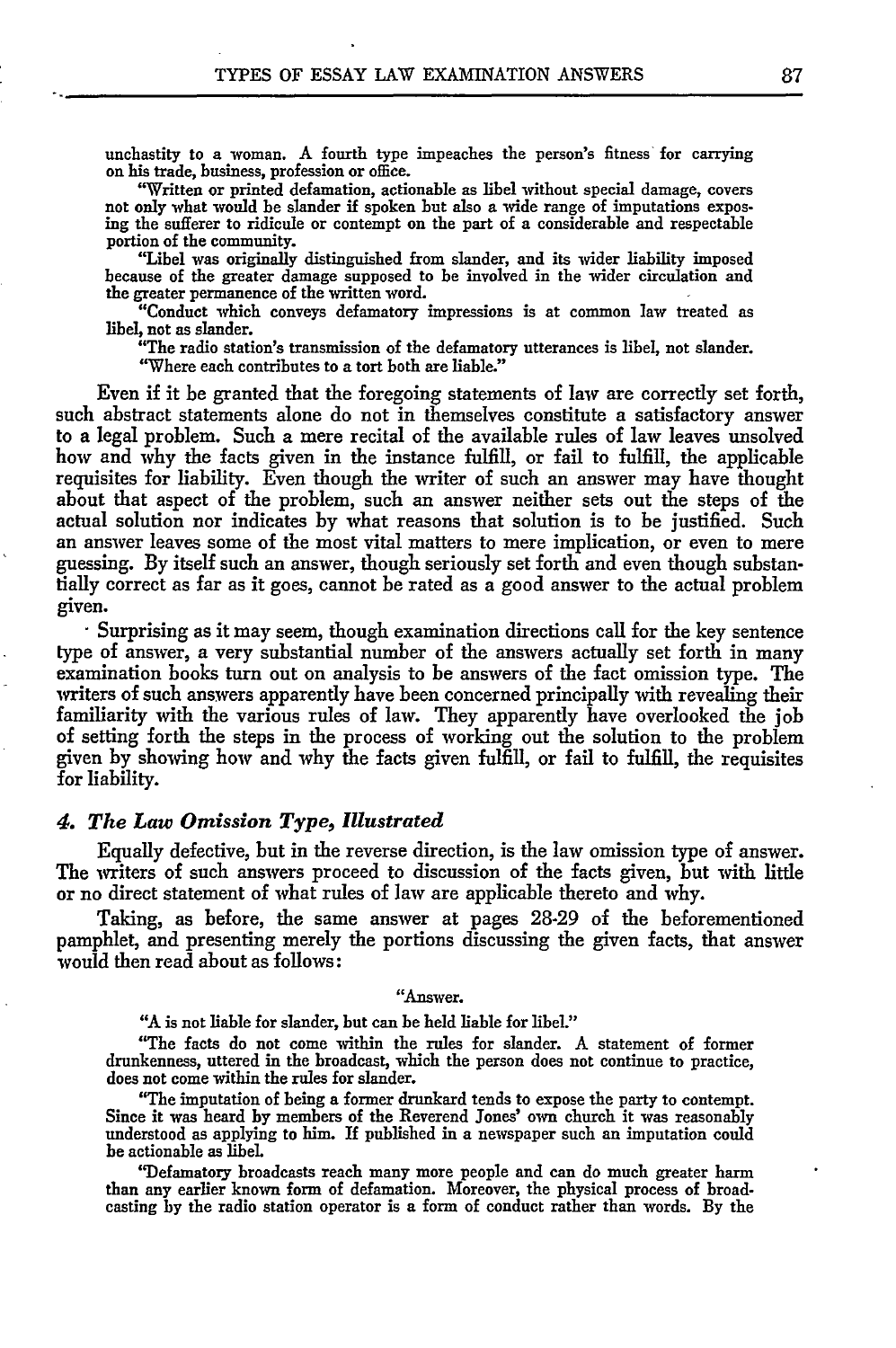operations of broadcasting the radio station operator shapes for the purpose and transmits appropriate electrical impulses, not the speaker's voice, for reception at receiving sets.

"The speaker at the microphone who participates in bringing about a defamatory broadcast is as responsible for it as is the radio station."

Surprising as it may seem, though examination directions call for the key sentence type of answer, a very substantial number of the answers that are actually set forth in many examination books turn out on analysis to be answers of the law omission type. The writers of such answers apparently have been concerned principally to express their views and feelings about the facts given and to assert their conclusions based thereon. The authors of such answers have failed to indicate just what are the requisites for liability which the given facts are regarded as fulfilling, or failing to fulfill, and why. It may chance, perhaps, in such answers, that the writers had the legal rules directly in mind and set forth their views and feelings about the facts with reference to how those facts fulfilled, or failed to fulfill, the requisites for liability. It may chance, too, that such writers yielded to instinctive urges or bents in the matter in question without being able to identify specifically just what rules of law were applicable to the facts in question, or why. So far as such answers actually reveal ideas about the law that is applicable they can be very vague indeed. Such answers do not reveal why or how the facts given fulfill, or fail to fulfill, the requisites for liability under any rule of law. They afford no demonstration at all of what rule of law is applicable, and why. Like the fact omission type of answer discussed above, such answers leave some of the most important matters to mere implication, or even to mere guessing. By themselves, such answers, even though set forth with great earnestness, cannot be rated as good answers.

#### *5. The Mere Conclusion Type, Illustrated*

Doubly defective, in that it combines in one answer the major flaws of each of these last mentioned two types, is the mere conclusion type of answer. That is the type of answer which, in the words of the California Committee of Bar Examiners, deserves "little or no credit." This type of answer in some manner sets forth the writer's conclusion on the problem given but fails to indicate either what rules of law are applicable to the facts given or what facts are regarded as fulfilling, or failing to fulfill, the legal requisites for liability, or why.

Taking, as before, the same answer at pages 28-29 of the beforementioned pamphlet, and presenting merely the portions directly expressing such conclusions, that answer would then read about as follows:

#### "Answer.

"A is not liable for slander but can be held liable for libel.

"The facts given do not come within the rules for slander.

"Such a publication in a newspaper could be libel.

"In the absence of change by statute the broadcasting of defamatory utterances is to be treated as libel.

"The speaker at the microphone as well as the radio broadcasting operator is liable on the basis of libel where the broadcast is defamatory."

Answers substantially in this form often appear among the relatively worthless answers in law examination books.

Supplementing the foregoing observations on the mere conclusion type of law examination answer, it seems appropriate to submit some vivid illustrations of such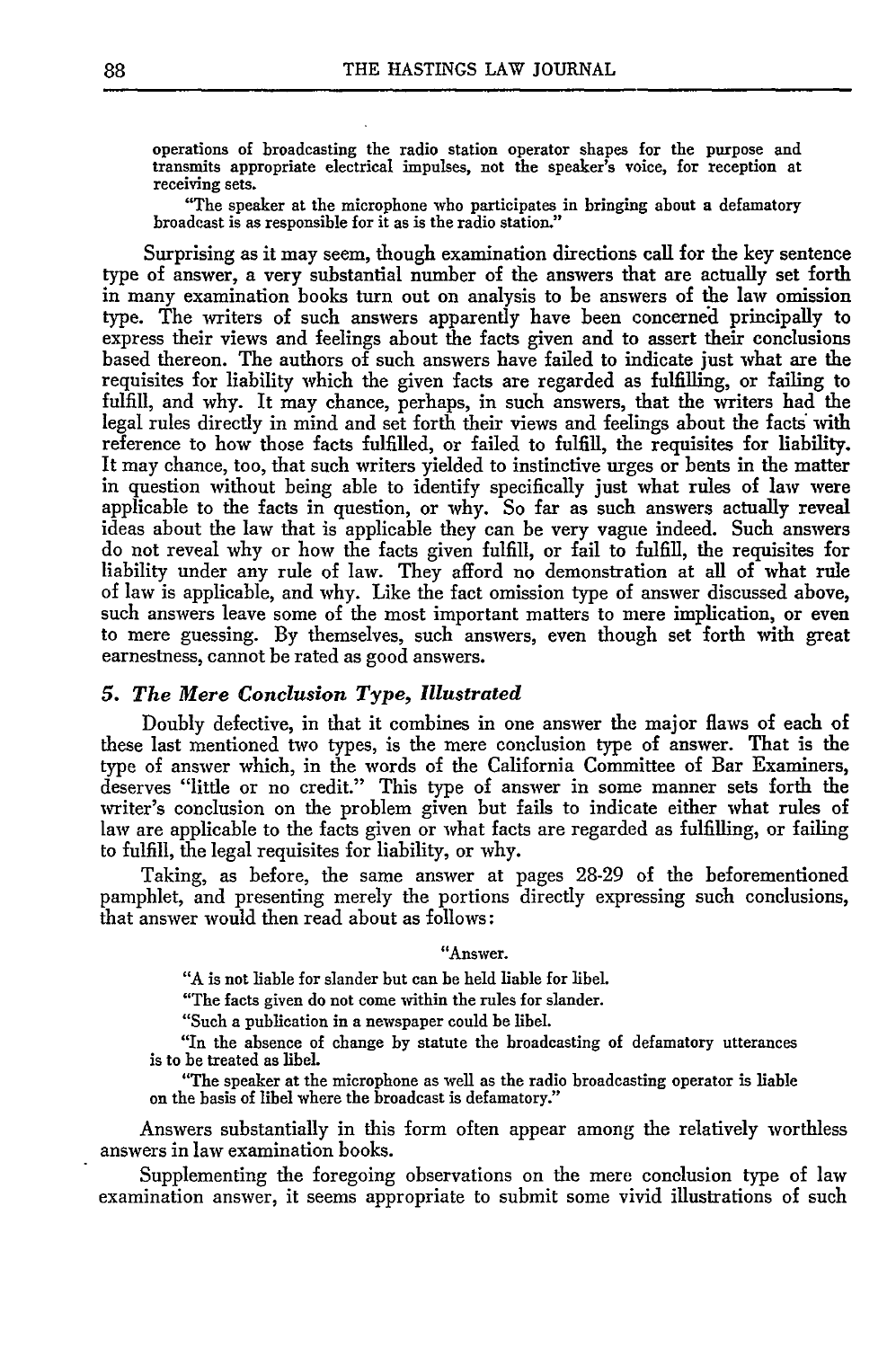answers taken directly from recent examination books. The illustrations that follow are copied as they were submitted, there being in each case nothing further in the answer on the point touched upon. These illustrations may serve as additional warnings to serious law students, and to others, on what to avoid. I submit them, seriatim, without further comment on each:

- 1. "B was assaulted **by** A!s horse. Therefore A would be liable to B for the assault." 2. "A will have no action against the police department."
- 
- 3. "Tom has a cause of action against the newspaper and photographer who printed his picture without his consent, and mislabeled the picture highly defaming Tom. The requisites for liability for defamation (libel in this instance) are fulfilled."
- "Smith's letter fulfilled the requisites for libel against Jones."
- **5.** "The prima facie requisites for liability for misrepresentation are in some respects fulfilled and in other respects not. B is engaged in half-truths in some points and is silent and allows implications to arise in the mind of the purchaser.'
- *6.* "Y is not liable as he has complied with the requirements."
- **7.** "Apparently there has been full compliance with the statute here by all the parties:'
- 
- 8. "From the facts here it appears that the title has passed." **9.** "From the facts here it appears that there was a breach of warranty." **10.** "From the facts here it appears that the defendant is liable."
- 

Such answers as the foregoing illustrations, when unaccompanied by explanation either on the facts or on the law, are of course utterly worthless. Perhaps the writers in these cases have assumed that they need not say anything about the facts, since the examiner can see the facts recited in the examination question. Perhaps the writers of these answers have assumed, also, that they need not say anything directly about the applicable rules of law since the examiner can be assumed to be familiar with the rules of law. Perhaps, too, the writers in these cases understood little or nothing about the whole matter, not having done their work of preparation throughout the year sufficiently consistently and seriously. At any rate, answers of the foregoing type, the mere conclusion type, are very effective in withholding from the examiner any demonstration or even indication in the answers that the writers of those answers are able to solve any legal problems. Such an answer affords no indication at all that the writer of it is able to do an effective key sentence job. Such an answer, as stated by the California Committee of Bar Examiners, is worthy of little or no credit.

Any serious law student who cares to make the effort can compare this form of answer with the key sentence type of answer as illustrated in the beforementioned pamphlet at pages 28-29. Such a student ordinarily can readily see for himself that as compared with the answer there set forth this mere conclusion type of answer for the identical problem is on the merits worthy of little or no credit.

Inability on a law student's part to grasp such pertinent differences in the quality of the answers as is illustrated in these different types, where such inability occurs, is probably in most cases due not to lack of legal aptitude but to lack of sufficiently serious and consistent preparation. Legal achievement requires not only legal aptitude but also interest, initiative, and industry. If a law student actually cannot grasp such differences in the quality of examination answers even though he has seriously and consistently done his utmost in the work of preparation, I believe that such a student should earnestly consider whether or not he is seriously lacking in legal aptitude. Both his interest and his abilities, indeed, may be much greater in other directions. If that is actually so, as sometimes is the case, it may for him be a relatively wasteful use of time to keep on trying to become a lawyer. It is my belief, however, that most failures by law students are due to lack of interest, lack of initiative, or lack of industry, rather than to lack of legal aptitude. Of these, it is my impression that lack of interest and lack of industry probably are the most usual immediate causes of failure.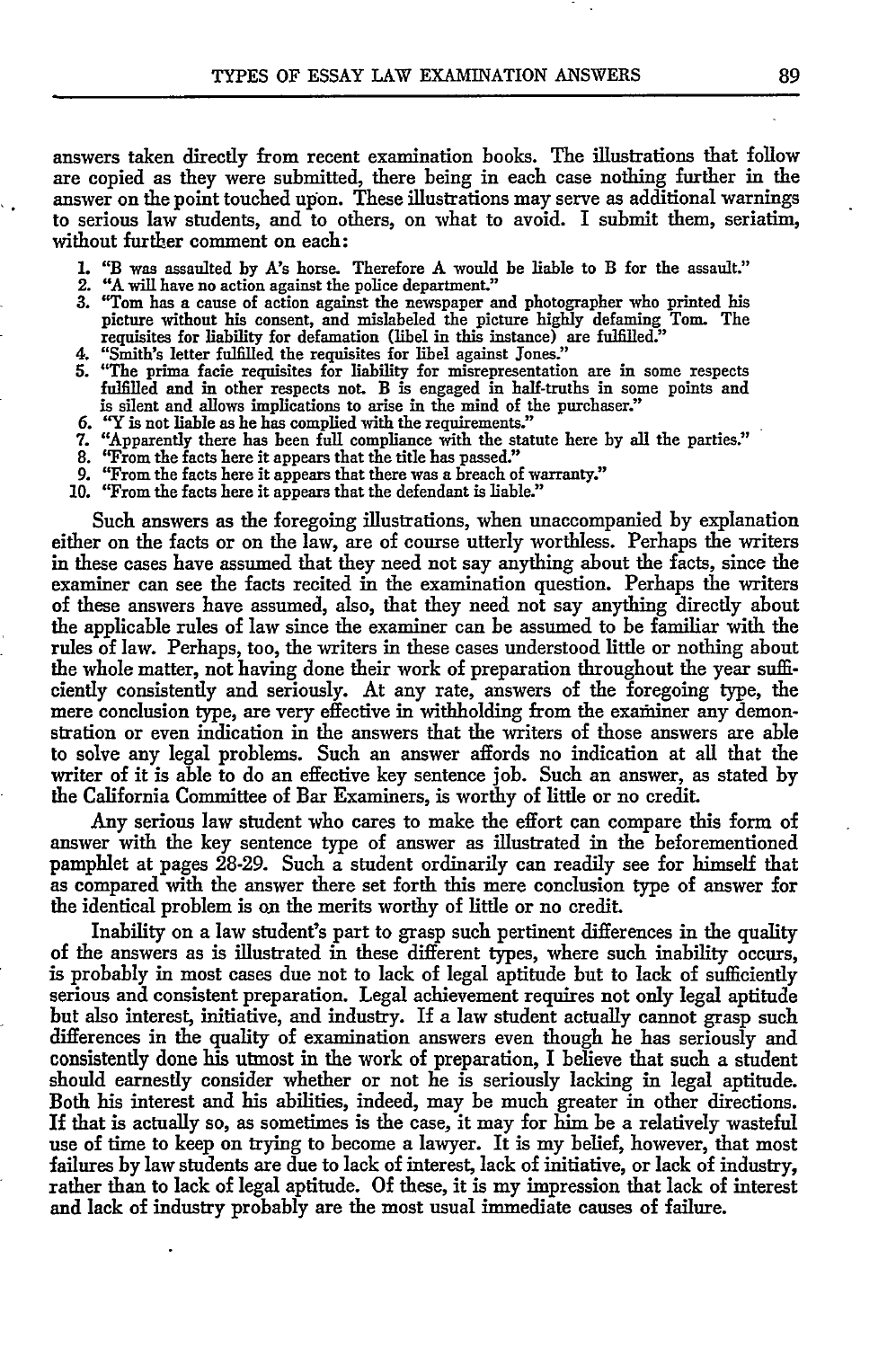#### *6. The Irrelevant Collateral Theme Type, Illustrated*

Answers of the irrelevant collateral theme type seem to be less common than the other beforementioned defective types of answers. This type of answer seems to involve an utter failure to grasp the substance of what is involved in the problem given, this failure being coupled with an association of ideas that suggests to the writer's mind the discussion of some other matter having little or no relation to the problem given.

Taking, as before, the same answer at pages 28-29 of the beforementioned pamphlet on "Suggestions on Studying Law and Writing Law Examinations," and presenting it as an answer of the irrelevant collateral theme type, that answer could then read about as follows:

#### "Answer.

**"A** should not be liable for slander or libel. Such an action would here **amount to** malicious prosecution, and such actions cannot **be** maintained without probable cause and without proof of malice. Probable cause must depend on what facts were known<br>or available to the accuser at the time he made his accusation. Personal hostility or<br>bad faith or other improper motive may show express mal facts given, however, to make **A** liable for malicious prosecution."

The terms of this supposed answer obviously have nothing to do with the application of the law of defamation to the facts given in the problem given, which had to do with the question of liability for a defamatory broadcast. Instead, this answer, as it is here supposed for purposes of illustration, gets into some irrelevant discussion, which is far outside of the question given, and is also itself far from accurate, on the requisites of lack of probable cause and of malice in malicious prosecution cases. Obviously, whether or not a prospective defendant is liable to a plaintiff under the law of defamation is a very different question from whether or not the proceedings in the action for defamation, if unsuccessful, would give rise, in turn, to an action for malicious prosecution.

An answer that so completely fails to grasp the substance of the problem given, and instead concerns itself with such utterly unrelated or at best but remotely related collateral matters, is for the occasion worthy of little or no credit. In the large majority of cases it seems probable that failure to do the work of preparation sufficiently seriously and consistently during the law school year is the principal reason for the examinee's inability at examination time to grasp the pertinent differences in the issues involved. As stated more at length in an earlier paragraph, in connection with discussion of the mere conclusion type of answer, if it actually be that a law student has not the ability to grasp such differences in issues even though he has seriously and consistently done his utmost in the work of preparation. I believe that he should earnestly consider whether or not he is seriously lacking in legal aptitude. For one whose interest and abilities are greater in other directions, as often is the case, it may be a relatively wasteful use of time to keep on trying to become a lawyer.

#### *7. As Seen From the Judicial Bench*

#### a. **Excerpts from an address by Judge Peters**

The Hon. Raymond **E.** Peters, Presiding Justice of the California District Court of Appeal, First Appellate District, Division One, in 1947 delivered an address on the preparation and writing of briefs on appeal. This address appears in the *Journal of the State Bar of California,* volume 22, at pages 175-185 (May-June, 1947). This entire address is worth very careful attention from law students.

With but slight adaptation of phrase, the following quotation from that address,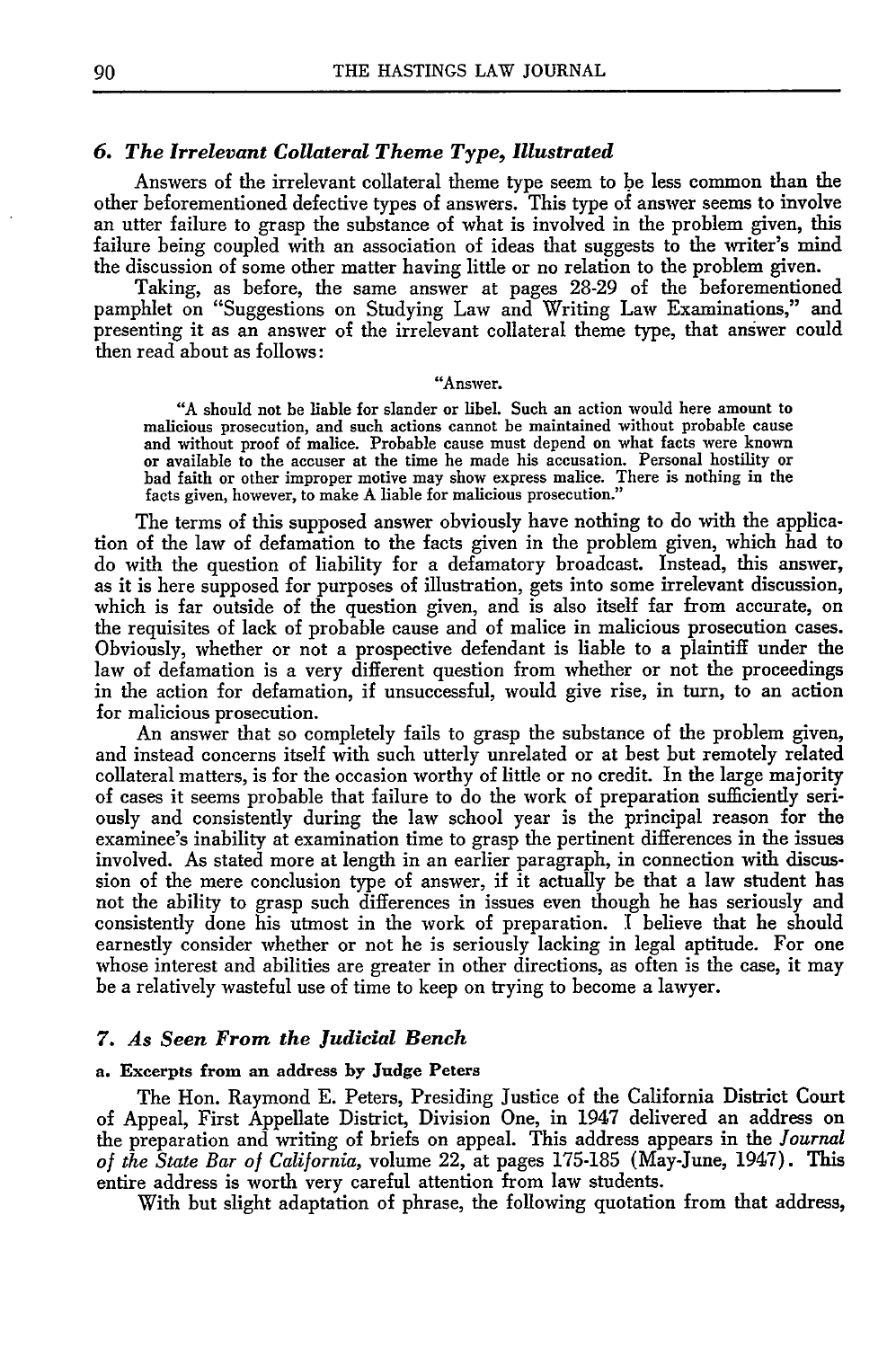at page 180, becomes literally applicable to the law student's task in writing his law examination answers:

"It is a **very** common error of counsel to state isolated propositions of law which in the abstract are correct, without showing their application to the case at -bar. It should always be remembered that in most cases the chief difficulty of the brief writer is not to prove a certain legal proposition, but to demonstrate that that proposition is applicable to the specific facts of the case in hand."

#### **b.** Excerpts from an address **by Judge Jackson**

The Hon. Robert H. Jackson, Associate Justice of the Supreme Court of the United States, in 1951 delivered an address on "Advocacy Before the United States Supreme Court." This address doubtless is getting the careful attention of most outstanding members of the bar. It is certainly also worthy of very careful attention from every law student. It may be found, in continuations, in volume 37 of the American Bar Association Journal, **801** at pages 803, 804 and 864 (Nov., 1951).

The following paragraphs from that address are also closely applicable to the law student's task in writing his law examination answers:

"The purpose of a hearing is that the Court may learn what **it** does **not know,** and it knows least about the facts. It may sound paradoxical, but most contentions of law are won or lost on the facts. The facts often incline a judge to one side or the other. A large part of the time of conference is given to discussion of facts, to determine under what rule of law they fall. Dissents are not usually rooted in disagreement as to a rule of law but as to whether the facts warrant its application....

"Sometimes counsel is confronted with the dilemma of inconsistent lines of authority where the Court has recently overruled **its** own not-very-old decision. In such cases, the sitting Justices are apt to be sharply divided as to which rule will apply to slightly varied facts. I have no advice to offer in this situation-you will just have to get out of that dilemma by your own wit....

"Adequately and helpfully to present a case-as it is about to be transformed into a precedent to guide future courts, to settle the fate of unknown litigants, perhaps to become required reading for a rising generation of l the true advocate. Decisional law is a distinctive feature of our common law system, a system which can exist only where men are free, lawyers are courageous and judges are independent. To participate as advocate in supply making calls for vision of a prophet, as well as a profound appreciation of the continuity between the law of today and that of the past. He will be sharing the task of reworking the decisional law **by** which every generation seeks to preserve **its** essential character and at the same time to adapt **it** to contemporary needs. At such a moment the lawyer's case ceases to be an episode in the affairs of a client and becomes a stone in the edifice of the law."